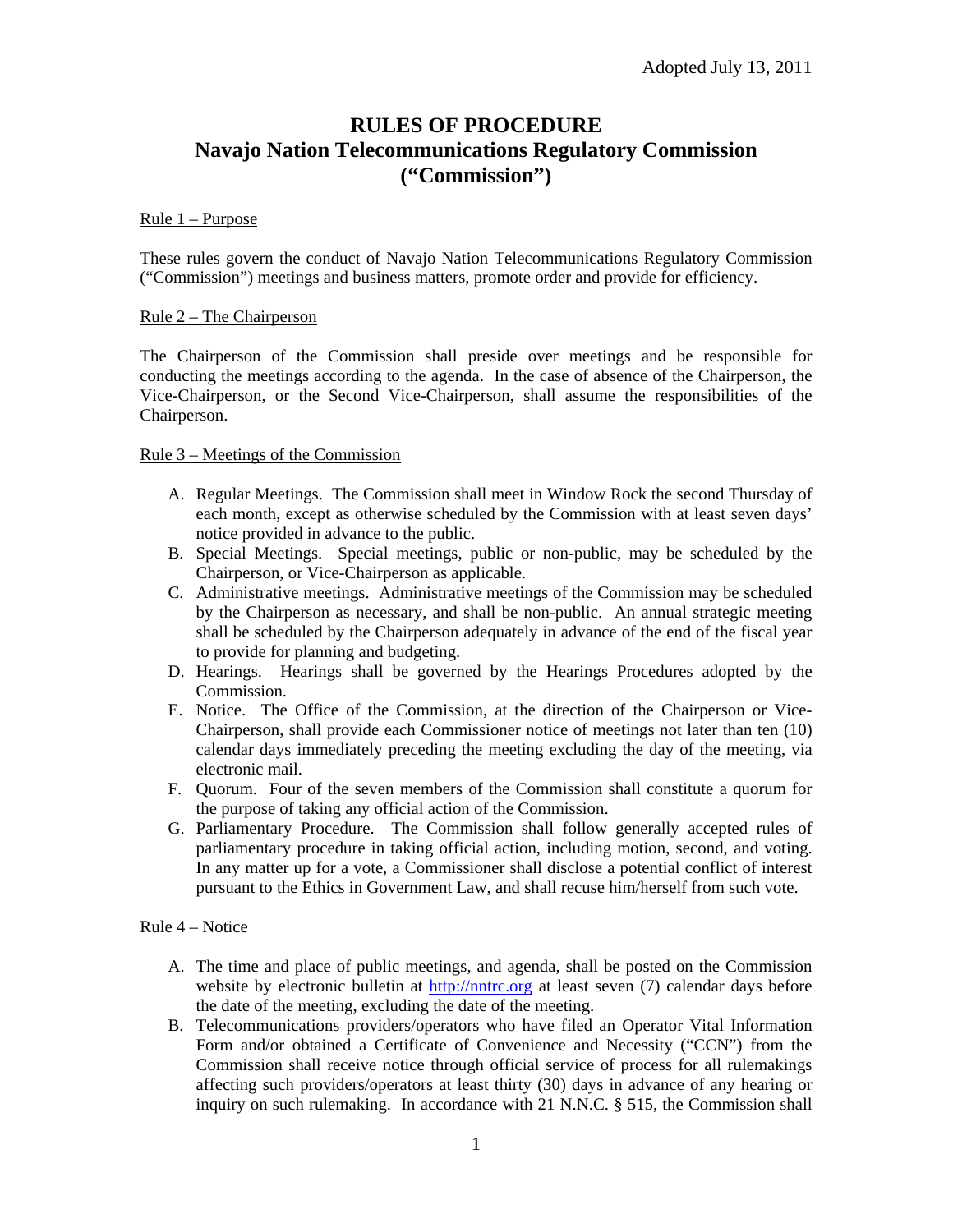take no action on any proposed rules or regulations for at least forty-five (45) days from the date of such notice or service of process.

# Rule 5 – Agenda

- A. The Chairperson and the NNTRC Office shall finalize the agenda and all docketed items, and shall provide such agenda ten (10) calendar days in advance to the Commission via electronic mail.
- B. Commissioners may submit proposed items for docketing to the Chairperson and NNTRC Office via electronic mail, and which must be submitted at least fifteen (15) days in advance of the next meeting for inclusion on such agenda, at the discretion of the Chairperson and the NNTRC Office.

#### Rule 6 – Order of Business

The Order of Business shall be as follows:

- 1. Chairperson calls meeting to order, recognizing Commissioners present and any quorum;
- 2. Tso'diizin;
- 3. Chairperson calls for any objection to agenda, accepts agenda, and reads docketed items;
- 4. Commission proceeds with docketed items;
- 5. Announcements; and
- 6. Adjournment.

# Rule 7- Orders and Decisions

The Commission shall adopt rules and regulations pursuant to 21 N.N.C. § 515 by Order or Decision of the Commission.

# Rule 8 – Resolutions

Resolutions may be utilized by the Commission for certain types of Commission action not requiring an Order or Decision.

#### Rule 9 – Executive Session

The Commission may go into executive session upon the advice of counsel or where otherwise required in order to protect confidential or proprietary information.

#### Rule 10 – Meeting Minutes

- A. The draft minutes of each meeting shall be provided to the Commissioners via electronic mail for comments and/or questions.
- B. The minutes may be adopted by approval of a quorum of the Commission via electronic mail.
- C. Final minutes shall be posted on the NNTRC website.